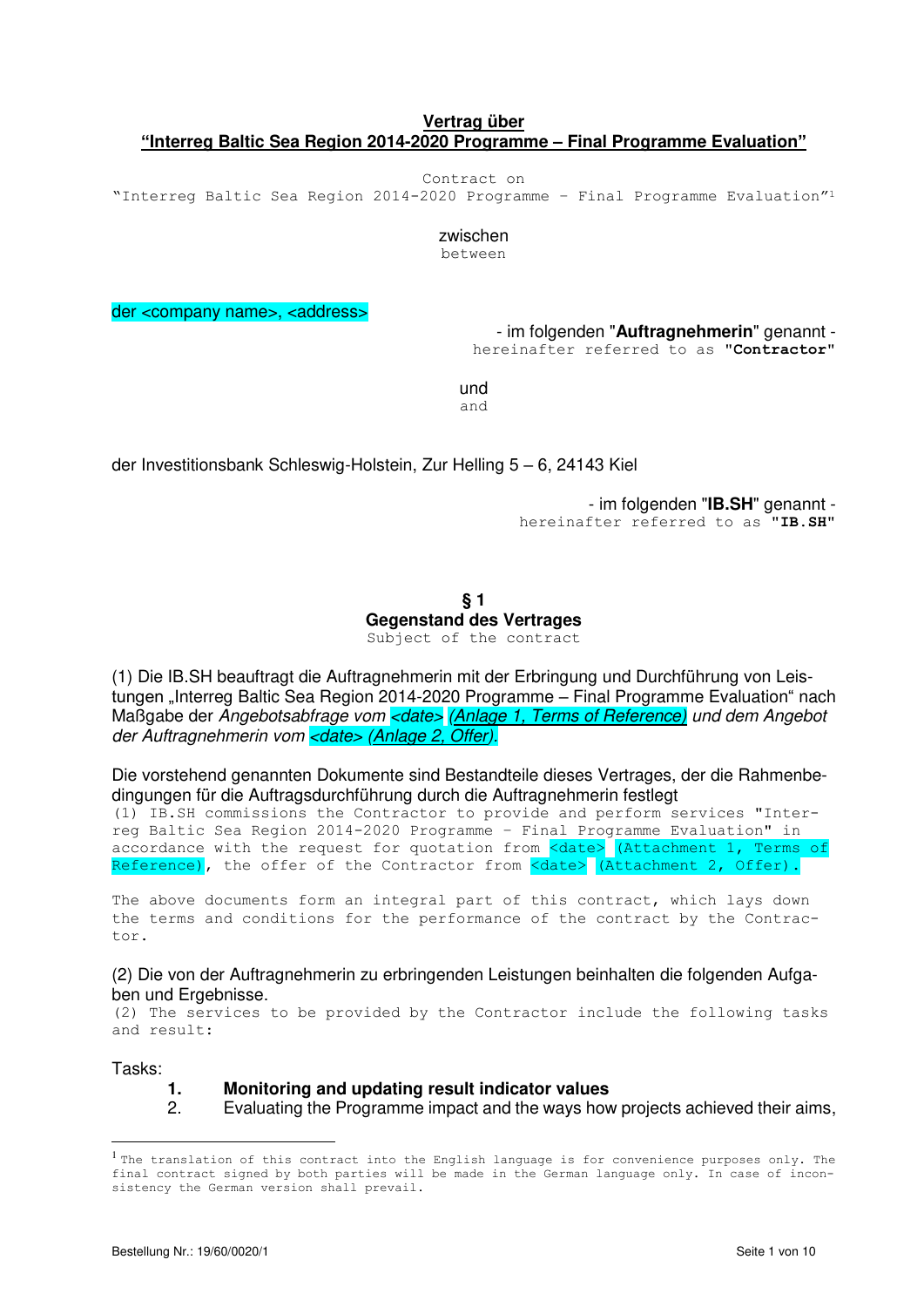including the evaluation of:

- **2.1 The process of institutional capacity building under priorities 1-3**
- **2.2 The influence of the type of territory on projects**
- **2.3 The impact of project platforms**
- **2.4. The impact of the change to online cooperation in the projects**

Result:

 Final Programme evaluation report addressing all the above listed tasks and the related questions, as indicated in the Terms of Reference, under the chapters 4. Scope and Task, 5. Approach and Methodology, 6. Information and data sources.

Im Übrigen bleibt es den Parteien unbenommen, die von der Auftragnehmerin konkret auszuführenden Tätigkeiten durch gesonderte Absprachen in Textform zu präzisieren.

```
In addition, the parties are free to specify the particular activities to be 
carried out by the Contractor by means of separate agreements in text form.
```
(3) Die Auftragnehmerin wird die Leistungen gemäß Absatz 2 a) bis c) in der Zeit zwischen dem <date> und dem 31.12.2022 erbringen. Die Auftragnehmerin beginnt umgehend nach Vertragsabschluss mit der Leistungserbringung. Der folgende Projektzeitplan, wie in der Terms of Reference unter Kapitel 7.Der Zeitplan und die Projektvorgaben, dienen hierbei als zeitliche Richtschnur.

(3) The Contractor will provide the services according to paragraph 2 a) to c) in the period between  $\langle \text{date}\rangle$  and 31.12.2022. The Contractor will start the service provision immediately after conclusion of the contract. The following project schedule, as outlined in the Terms of Reference under chapter 7. Timeline and deliverables, serves as an indicative timeline.

| <b>Result</b>                                                                    | <b>Timeline</b> |
|----------------------------------------------------------------------------------|-----------------|
| Draft Programme evaluation report including<br>the update of result indicators   | September 2022  |
| Presentation of draft Programme evaluation<br>report to the Monitoring Committee | November 2022   |
| Final Programme evaluation report                                                | December 2022   |

(3) Es besteht keinerlei Verpflichtung der IB.SH, nach Abschluss der Tasks 1, 2.1, 2.2, 2.3, 2.4 die Auftragnehmerin mit der Durchführung von weiteren Aufgaben zu beauftragen.

(3) There is no obligation for IB.SH, after completion of the tasks 1, 2.1, 2.2, 2.3, 2.4, to instruct the Contractor to carry out further tasks.

(4) Die Auftragnehmerin wird ihre Leistungen eigenverantwortlich auf die Bedürfnisse der IB.SH abgestimmt erbringen.

(4) The Contractor will independently render its services in accordance with the needs of IB.SH.

> **§ 2 Zusammenarbeit der Vertragsparteien**

Cooperation of the parties

(1) Frau Rantama, Frau Ligazzolo und Herr Lieske stehen auf Seiten der IB.SH der Auftragnehmerin als Ansprechpartner zur Verfügung und sind ermächtigt, verbindliche Erklärungen abzugeben sowie die Entscheidungen zu treffen, die für die Durchführung dieses Vertrages notwendig sind.

Ms Rantama, Ms Ligazzolo und Mr Lieske are available as contact persons on the side of the IB.SH to the Contractor and are authorized to make binding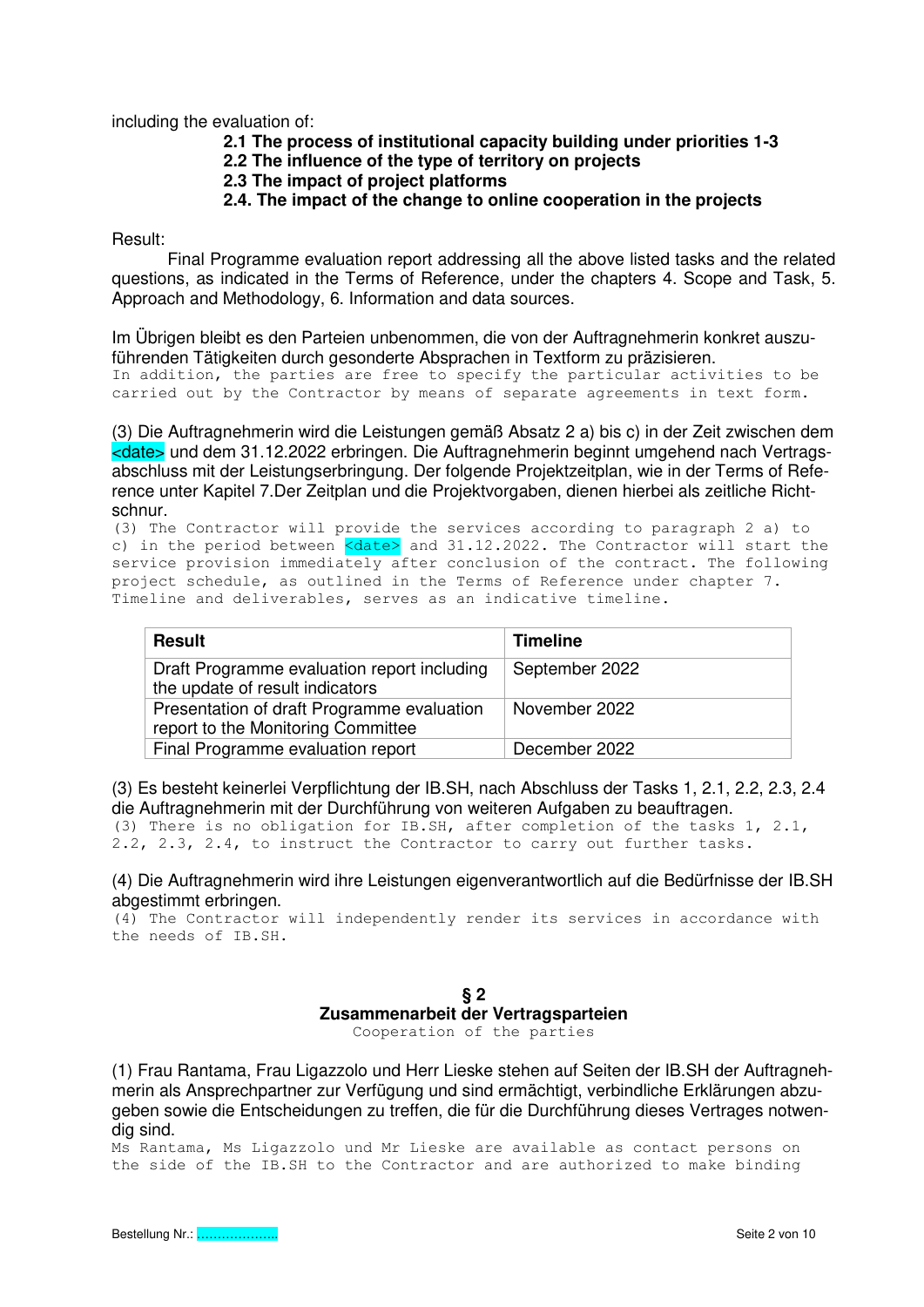declarations and to make the decisions necessary for the execution of this contract.

(2) Herr/Frau YYZ und Herr/Frau YXX stehen auf Seiten der Auftragnehmerin als Ansprechpartner zur Verfügung und sind ermächtigt, verbindliche Erklärungen abzugeben sowie die Entscheidungen zu treffen, die für die Durchführung dieses Vertrages notwendig sind. Ms/Mr YYZ and Ms/Mr YXX are available as contact persons on the side of the Contractor and are authorized to make binding declarations and to make the decisions necessary for the execution of this contract.

> **§ 3 Ort der Leistung**  Place of performance

Die Auftragnehmerin erbringt Ihre Leistungen im Wesentlichen in ihren eigenen Geschäftsräumen. Soweit es der Vertragsgegenstand (§ 1) erfordert, wie z.B. bei der Durchführung von Meetings, Workshops und Präsentationen, erbringt die Auftragnehmerin ihre Leistungen in den Räumlichkeiten der IB.SH in Rostock oder an einem anderen durch die IB.SH vorgegebenen Ort.

The Contractor mainly provides its services on the Contractors own business premises. Insofar as required by the subject of the contract  $(S_1)$ , e.g. in conducting meetings, workshops and presentations, the Contractor will render its services on the premises of the IB.SH in Rostock or at another location specified by the IB.SH.

> **§ 4 Pflichten der IB.SH** Obligations of the IB.SH

(1) Die IB.SH verpflichtet sich, der Auftragnehmerin die für die Erbringung der Leistungen erforderlichen Unterlagen und Informationen kostenlos zur Verfügung zu stellen. Sie entscheidet darüber, welche Informationen und Unterlagen nur in ihren Geschäftsräumen eingesehen bzw. benutzt werden dürfen.

(1) IB.SH undertakes to make available the documents and information required by the Contractor for the provision of the services free of charge. It decides which information and documents may only be viewed or used on its business premises.

(2) Muss der Auftragnehmerin zur Durchführung der Leistung außerhalb der Räume der IB.SH Zugriff auf personenbezogene Daten oder schützenswerte Unternehmensdaten eingeräumt werden, so ist die IB.SH berechtigt, den ordnungsgemäßen Umgang mit diesen Daten jederzeit zu kontrollieren.

(2) If the Contractor receives access to personal data or is granted access to sensitive corporate data necessary for the fulfilment of services that are carried out outside the premises of IB.SH, IB.SH is entitled to check the proper handling of this data at any time.

> **§ 5 Weitere Pflichten der Auftragnehmerin**  Further obligations of the Contractor

Soweit in den Räumlichkeiten der IB.SH Tätigkeiten auszuführen sind, wird die Auftragnehmerin die geltenden Sicherheits- und Unfallverhütungsvorschriften sowie Ordnungsbestimmungen einhalten und die organisatorischen Anweisungen und Richtlinien beachten, soweit ihr diese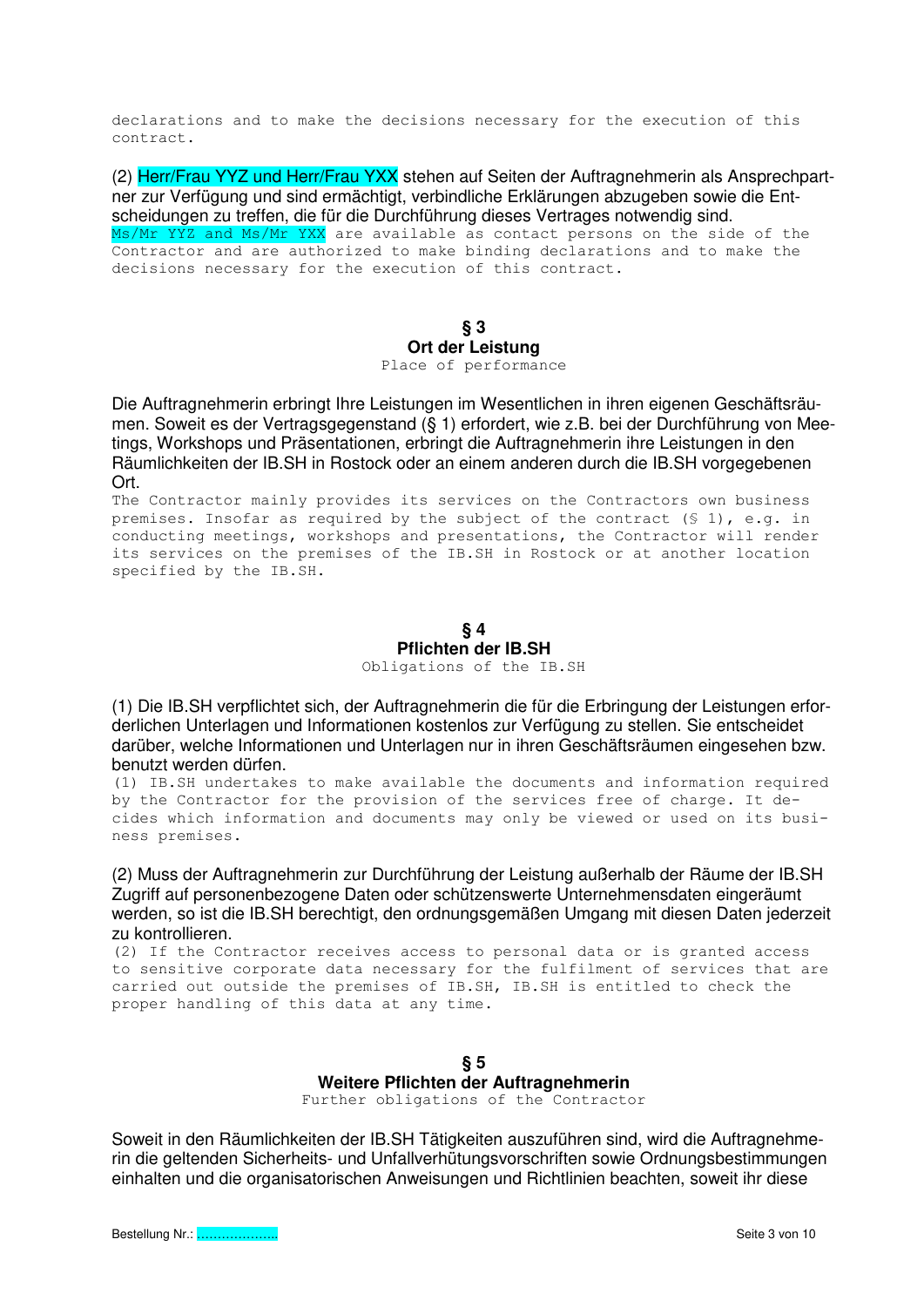#### von der IB.SH zuvor bekannt gegeben wurden.

Insofar as activities are to be carried out on the premises of IB.SH, the Contractor shall comply with the applicable safety and accident prevention regulations and regulations on order and observe the organisational instructions and guidelines, insofar as they have been previously notified by IB.SH.

#### **§ 6 Fristen** Deadlines

(1) Alle Fristen und Termine, die im Zusammenhang mit diesem Vertrag vereinbart werden, sind verbindlich.

(1) All deadlines and dates agreed on in connection with this contract are binding.

(2) Verzögerungen bei der Erbringung von Leistungen oder der Eintritt von Umständen, die die Leistungserbringung zu den vereinbarten Terminen unmöglich machen, sind der IB.SH von der Auftragnehmerin unverzüglich in Textform (email) anzuzeigen.

(2) Delays in the provision of services or the occurrence of circumstances which make the provision of services on the agreed dates impossible shall be reported to the IB.SH by the Contractor in writing without delay by email.

(3) Nimmt die IB.SH ihr obliegende Handlungen nicht rechtzeitig vor, so verschieben sich zugesagte Termine um den entsprechenden Zeitraum.

(3) If the IB.SH does not perform its duties in due time, then the agreed deadlines will be postponed accordingly.



(1) Gerät die Auftragnehmerin mit einer von ihr geschuldeten Leistung in Verzug, so hat sie dies der IB.SH unverzüglich in Textform anzuzeigen (vgl. § 6).

Die IB.SH hat der Auftragnehmerin im Falle des Verzuges eine angemessene Nachfrist zur Erbringung dieser Leistung zu setzen.

(1) If the Contractor is delayed with the implementation of services agreed, it must immediately notify the IB.SH in writing by email (see § 6). In the event of delayed service, the IB.SH has to set the Contractor a reasonable extension period for the provision of this service.

(2) Hält die Auftragnehmerin eine ihr gesetzte Nachfrist nicht ein, steht der IB.SH das in § 11 Abs. 2 benannte Recht zur außerordentlichen Kündigung zu. Ein Anspruch auf Ersatz eines möglicherweise entstandenen Schadens bleibt davon unberührt. Vorstehendes gilt entsprechend, wenn die Auftragnehmerin mehrfach Leistungen nach diesem Vertrag verspätet erbringt. (2) If the Contractor does not meet the extended deadline, the IB.SH has the right to extraordinary termination as stated in § 11 (2). A claim for compensation for possible damages remains unaffected. The above applies mutatis mutandis, if the Contractor repeatedly performs services under this contract late.

> **§ 8 Verwendung der Arbeitsergebnisse, Freistellungsanspruch**  Use of the work results, exemption claim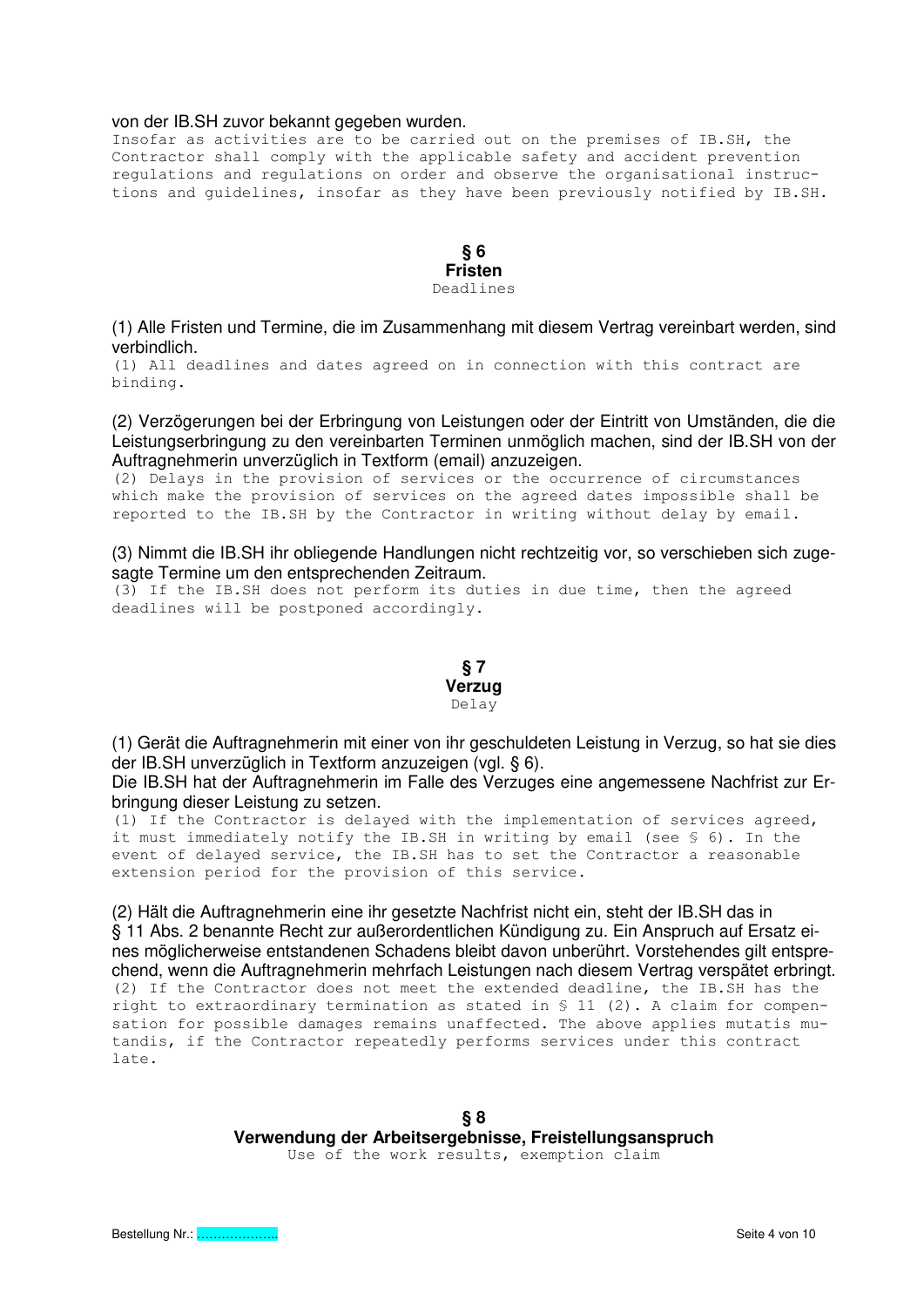(1) Die Auftragnehmerin räumt der IB.SH an allen nach diesem Vertrag zu erbringenden spezifischen projektbezogenen Arbeitsergebnissen unwiderruflich das zeitlich, örtlich und inhaltlich unbeschränkte ausschließliche Nutzungsrecht ein.

Dies beinhaltet auch die Bereitstellung von Dokumenten durch die Auftragnehmerin in editierbaren Dateiformaten (z. B. im Format .pptx, .docx or .xlsx) und Grafiken in Open File Format (.psd/.ai/.indd or ähnlich).

(1) The Contractor irrevocably grants IB.SH the exclusive right to use all of the specific project-related work results to be provided under this contract. This includes the provision of documents by the Contractor in editable file formats (e.g., in the format .pptx, .docx or .xlsx) and graphics in Open File Format (.psd / .ai / .indd or similar).

(2) Die IB.SH ist berechtigt, das ausschließliche Nutzungsrecht auf Dritte zu übertragen oder Dritten an den Arbeitsergebnissen einfache Nutzungsrechte einzuräumen. Die Arbeitsergebnisse können sowohl von der IB.SH als auch von Dritten, denen die IB.SH einfache Nutzungsrechte daran eingeräumt hat, in jedweder Form eingesetzt, veröffentlicht, vervielfältigt, bearbeitet sowie mit anderen Materialien verbunden werden.

(2) IB.SH is entitled to transfer the exclusive right of use to third parties or to grant third parties simple usage rights to the work results. The work results can be used, published, reproduced, edited and combined with other materials by IB.SH as well as by third parties to whom IB.SH has granted simple usage rights.

(3) Die Auftragnehmerin sichert zu, zur Einräumung der vorstehend genannten Rechte befugt zu sein und stellt die IB.SH sowie diejenigen, denen die IB.SH einfache Nutzungsrechte eingeräumt hat (s. Abs. 2), von allen Ansprüchen frei, die Dritte wegen der Verletzung etwaiger urheberrechtlicher Nutzungsrechte gegen die IB.SH oder die berechtigten Dritten geltend machen. (3) The Contractor warrants that it has the authority to grant the above-mentioned rights and indemnifies IB.SH as well as those to whom IB.SH has granted simple usage rights (see Paragraph 2) from all claims, third parties assert against IB.SH or the authorised third parties for infringement of any rights of use under copyright.

> **§ 9 Haftung** Liability

Die Auftragnehmerin haftet – unbeschadet des § 8 Abs. 3 – für schuldhafte Pflichtverletzungen. The Contractor is liable - without prejudice to  $\S$  8 (3) - for culpable breaches of duty.

# **§ 10 Vergütung, Rechnungsstellung**

Remuneration, invoicing

(1) Die Auftragnehmerin kann von der IB.SH für die von ihr gemäß § 1 zu erbringenden Leistungsbestandteile eine Vergütung verlangen, die sich auf der Grundlage folgender Vergütungssätze berechnet:

(1) The Contractor may demand compensation from IB.SH for the service components provided by it in accordance with § 1, which is calculated on the basis of the following remuneration rates:

#### Pauschalleistungen:

All-inclusive (flat-rate) services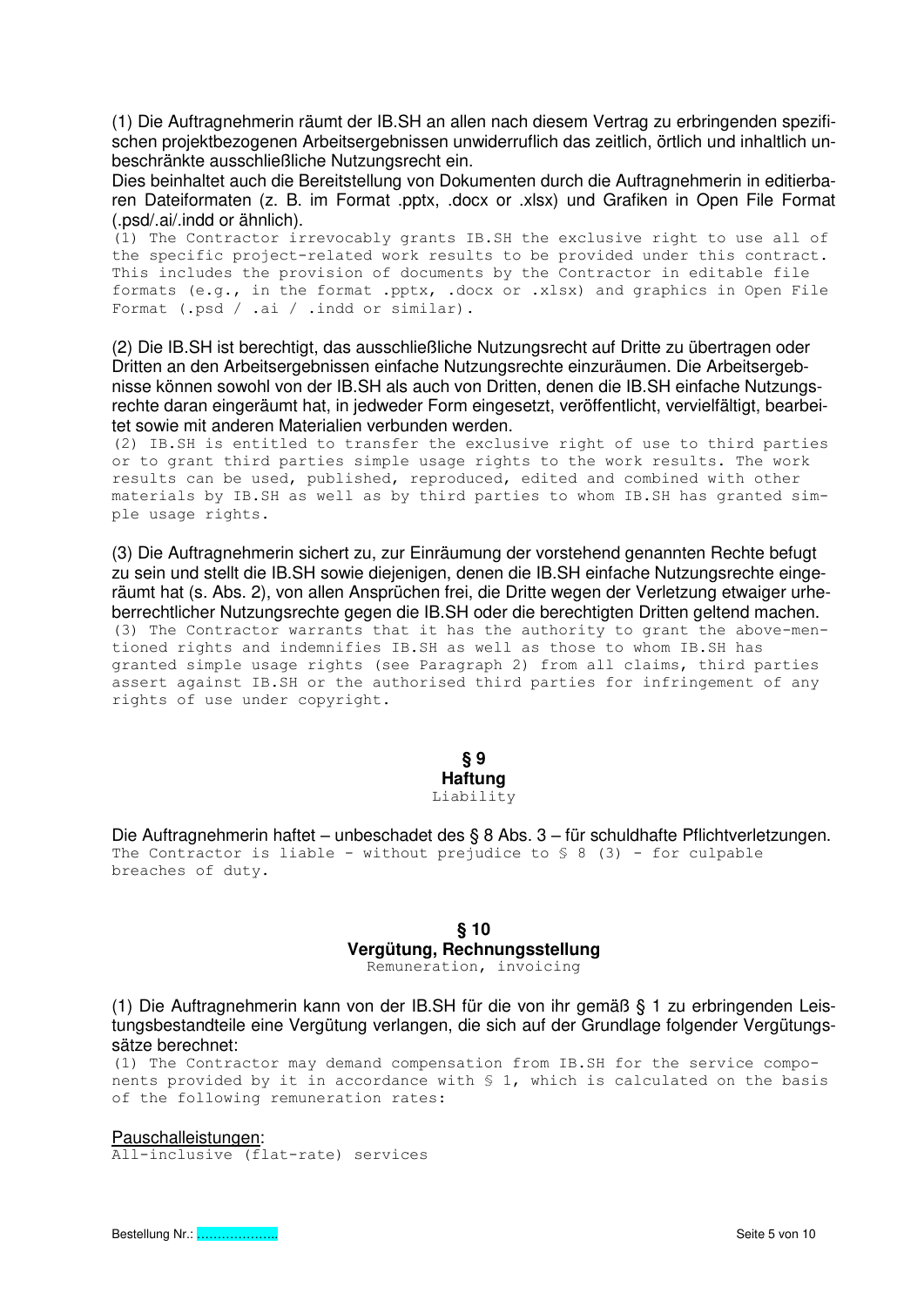| <b>Pauschale Ver-</b><br>gütungen *)<br>Flatrate com-<br>pensations*) | Zeitpunkt<br>Date                                                                                                                                                                    | <b>Berechnung</b><br>Calculation                                                                                                                        | Betrag $\epsilon$<br>Amount. € |
|-----------------------------------------------------------------------|--------------------------------------------------------------------------------------------------------------------------------------------------------------------------------------|---------------------------------------------------------------------------------------------------------------------------------------------------------|--------------------------------|
| Erste Zahlung<br>First payment                                        | Nach MA/JS Genehmi-<br>gung des Anfangsbe-<br>richts<br>upon MA/JS approval<br>of the inception<br>report                                                                            | 20% des geplanten<br>Gesamtbudgets<br>20% of the planned total<br>budget                                                                                |                                |
| Erste Zwischen-<br>zahlung<br>First<br>Interim<br>payment             | Nach MA/JS Genehmi-<br>gung der Aktualisierung<br>der Werte der Ergebnis-<br>indikatoren (task 1)<br>upon MA/JS approval<br>of the update of<br>result indicators<br>values (task 1) | das geplante Budget für task 1<br>the planned budget for<br>task 1                                                                                      |                                |
| Zweite Zwischen-<br>zahlung<br>Second Interim<br>Payment              | Nach MA/JS Genehmi-<br>gung des Draft des Eva-<br>luierungsberichts<br>upon MA/JS approval<br>of the draft evalu-<br>ation report                                                    | Maximal 60% des geplanten<br>Budgets für tasks 2.1-2.4<br>Max. 60% of the budget<br>planned for tasks 2.1-2.4                                           |                                |
| Ab-<br>schlusszahlung<br>Final payment                                | Nach MC Genehmigung<br>des Abschlussberichts<br>upon MC approval of<br>final evaluation<br>report                                                                                    | Endsaldo der Kosten für Auf-<br>gaben 2.1-2.4 abzüglich der<br>ersten Zahlung<br>final balance of costs<br>for tasks $2.1 - 2.4$ minus<br>first payment |                                |

\*) inklusive aller Nebenkosten (Fahrt- und Reisekosten werden nicht erstattet) \*)including all additional costs (travelling expenses are not refundable)

(2) Die vorstehend genannten Beträge verstehen sich zuzüglich der jeweils gültigen Umsatzsteuer.

(2) The above-mentioned amounts are exclusive of applicable VAT.

(3) Die Auftragnehmerin erstellt für die einzelnen, von ihr nach diesem Vertrag erbrachten Leistungen jeweils Einzelrechnungen. Eine Rechnungsstellung ist ihr grundsätzlich jeweils erst nach vollständiger Erbringung einer (Teil-)Leistung möglich. Es bleibt den Parteien unbenommen, im Rahmen des Projektverlaufs miteinander hiervon abweichende Vereinbarungen zu treffen; solche Abweichungen sind in Textform zu dokumentieren.

(3) The Contractor shall prepare separate invoices for the individual services provided by it under this contract. In principle, invoicing is only possible after full provision of a (partial) service. The parties are free to agree with each other a different procedure in the course of the implementation of this contract; such deviations must be documented in text form.

(4) Die Rechnungen sind an

 Interreg Baltic Sea Region Investitionsbank Schleswig-Holstein Grubenstr. 20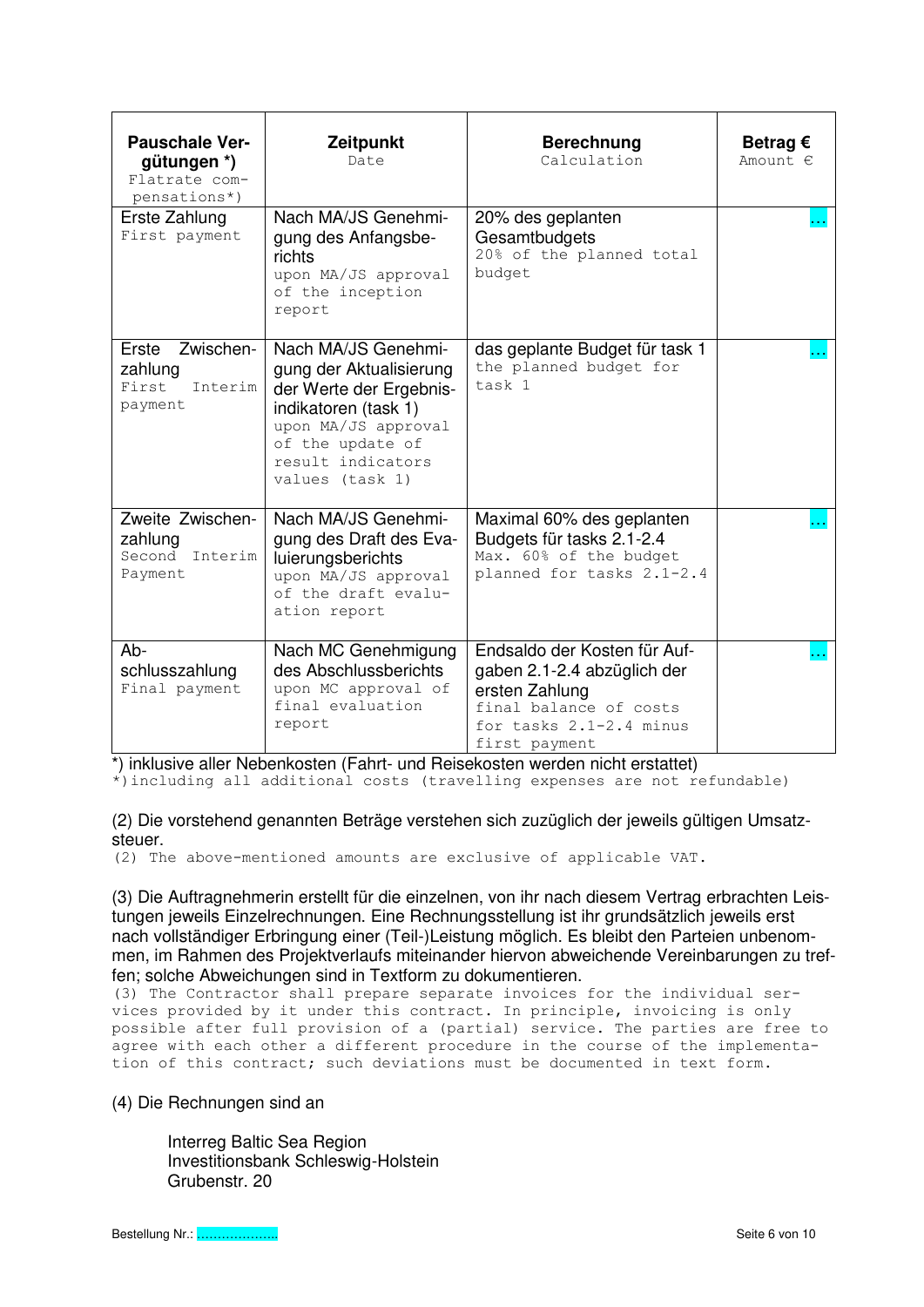#### 18055 Rostock Deutschland

zu senden. Die Rechnungen sind dabei so zu gestalten, dass der IB.SH eine Zuordnung zu diesem Vertrag und den im Einzelnen von der Auftragnehmerin erbrachten Leistungen problemlos möglich ist.

(4) The invoices are to be sent to the following address:

 Interreg Baltic Sea Region Investitionsbank Schleswig-Holstein Grubenstr. 20 18055 Rostock Deutschland

The invoices are to be designed in such a way that the IB.SH can easily assign them to this contract and to the services provided individually by the Contractor.

# (5) Der jeweilige Rechnungsbetrag ist innerhalb von 14 Tagen nach Eingang einer ordnungsgemäßen Rechnung fällig.

(5) The respective invoice amount is due within 14 days upon receipt of a proper invoice by the IB.SH.

# (6) Ein Recht der Auftragnehmerin, die unter Absatz 1 aufgeführten Vergütungssätze zu erhöhen, besteht nicht.

(6) A right of the Contractor to increase the remuneration rates listed under paragraph 1 does not exist.

# **§ 11 Inkrafttreten, Vertragsbeendigung**

Entry into force, contract termination

(1) Dieser Vertrag tritt mit Unterzeichnung durch beide Parteien in Kraft.

(1) This contract enters into force with the signing by both parties.

(2) Dieser Vertrag kann von beiden Parteien nur aus wichtigem Grund gekündigt werden. Die Kündigung bedarf der Schriftform.

Ein wichtiger, zur fristlosen Kündigung berechtigender Grund ist insbesondere bei erheblichen Verstößen gegen Verpflichtungen aus diesem Vertrag gegeben. Für die IB.SH ist ein wichtiger Grund auch dann gegeben, wenn die Auftragnehmerin die vereinbarten Termine trotz Nachfristsetzung gemäß § 7 Abs. 1 nicht einhält. Kündigt die IB.SH den Vertrag aus diesem Grunde, so hat die Auftragnehmerin der IB.SH die bereits geleisteten Zahlungen für die vereinbarten Teilleistungen zurückzuerstatten, wenn die bis dahin erbrachten Teilleistungen für die IB.SH ohne Interesse sind. Sind die bis dahin erbrachten Teilleistungen für die IB.SH hingegen von Interesse, so stehen ihr im Falle einer Kündigung nach Zahlung der auf die betreffenden Teilleistungen entfallenden Vergütung sämtliche Rechte an den bis zum Kündigungszeitpunkt erbrachten Leistungen zu.

(2) This contract may be terminated prematurely by both parties only for good cause. Termination requires written form.

An good cause justifying termination without notice is given, in particular, in the case of substantial breaches of obligations under this contract. An important reason for the IB.SH is given even if the Contractor does not comply with the agreed deadlines despite granting an extension period in accordance with § 7 (1). If the IB.SH terminates the contract for this reason,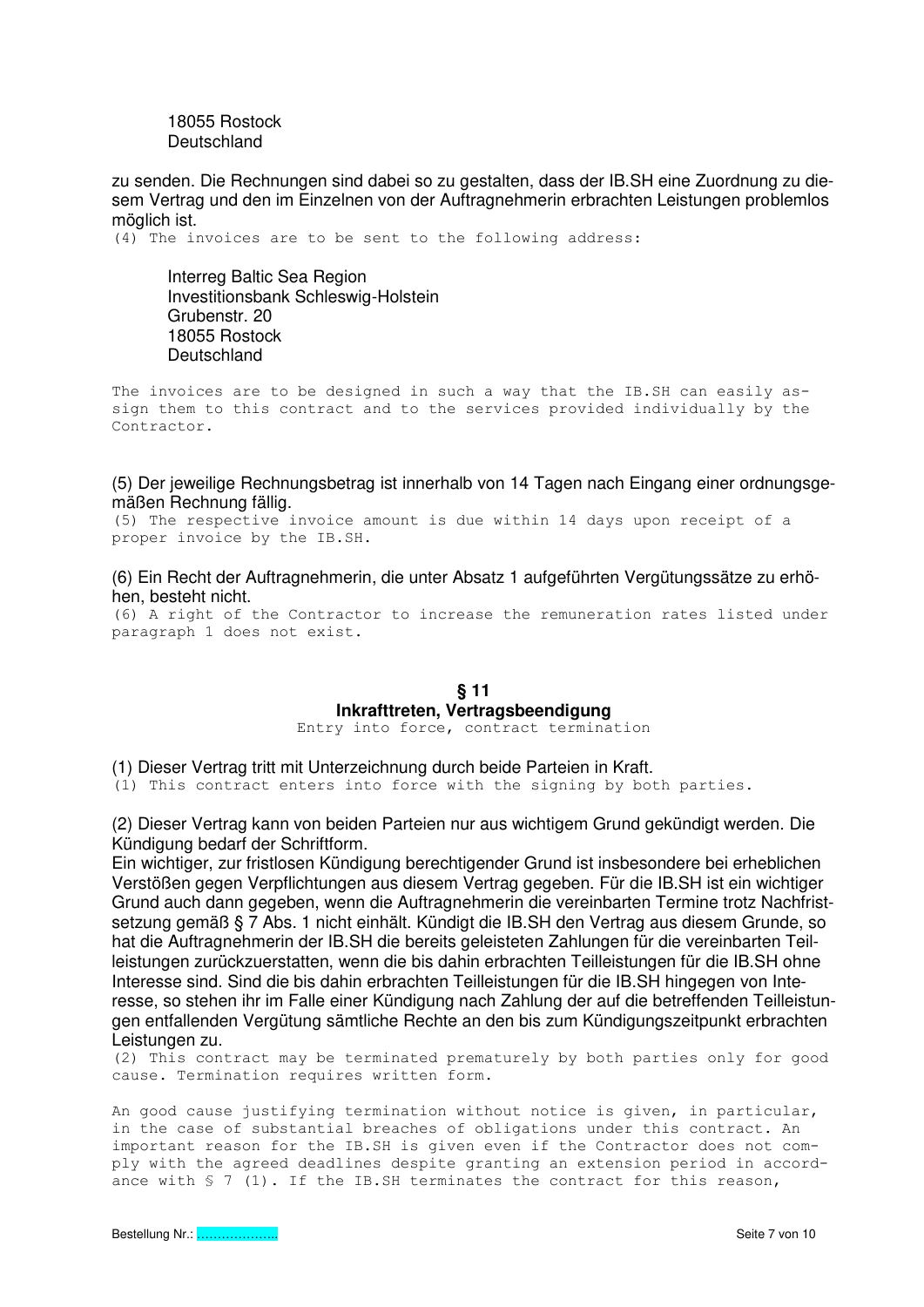payments already made for the agreed partial services shall be reimbursed by the Contractor, if the partial services rendered until then are of no interest to the IB.SH. On the other hand, if the partial services provided up to that point are of interest to the IB.SH, then, in the event of termination after payment of the remuneration for the partial services in question, IB.SH is entitled to all rights to the services rendered up to the termination date.

> **§ 12 Geheimhaltung** Confidentiality

(1) Die Auftragnehmerin wird alle Informationen und Unterlagen, von denen sie im Zusammenhang mit der Durchführung dieses Vertrages Kenntnis erlangt, nur zur Erbringung der Leistungen nach diesem Vertrag verwenden und deren Inhalte, auch über die Laufzeit dieses Vertrages hinaus, vertraulich behandeln und diese ohne schriftliche Zustimmung der IB.SH Dritten nicht zur Kenntnis geben.

(1) The Contractor shall use all information and documents obtained in connection with the performance of this contract only for the purpose of providing the services under this contract, shall treat their contents as confidential also beyond the term of this agreement and do not give notice to third parties without the written consent of the IB.SH.

(2) Auf Verlangen der IB.SH sind nach Durchführung des Vertrages die an die Auftragnehmerin ausgehändigten Unterlagen herauszugeben oder zu vernichten, und die Vernichtung ist schriftlich zu bestätigen.

(2) Upon request of the IB.SH, after the execution of the contract, the documents handed over to the Contractor shall be issued or destroyed, and the destruction must be confirmed in writing.

#### (3) Die Auftragnehmerin sichert zu, die im Rahmen dieses Vertrages eingesetzten Mitarbeiter entsprechend schriftlich zu verpflichten.

(3) The Contractor undertakes to oblige the employees employed under this contract in writing accordingly.

> **§ 13 Datenschutz**

Data protection

Für den Fall, dass im Zusammenhang mit der Durchführung dieses Vertrages eine Partei Zugang zu personenbezogenen Daten erhält, wird sie diese nicht unbefugt an Dritte weitergeben oder verwerten und verpflichtet sich ausdrücklich zur Einhaltung der gesetzlichen Bestimmungen über den Datenschutz.

In the event that a party receives access to personal data in connection with the performance of this contract, it will not pass on or exploit it to third parties without authorisation and expressly undertakes to comply with the statutory provisions on data protection.

# **§ 14**

# **Auskunfts-, Einsichts-, Prüfungs- und Zugangsrechte**

Information, inspection, examination and access rights

(1) Die Vertragsparteien vereinbaren, dass der internen Revision der IB.SH, ihren Abschlussprüfern und Prüfern, die bei ihr aufgrund gesetzlicher Vorschriften tätig werden, jeweils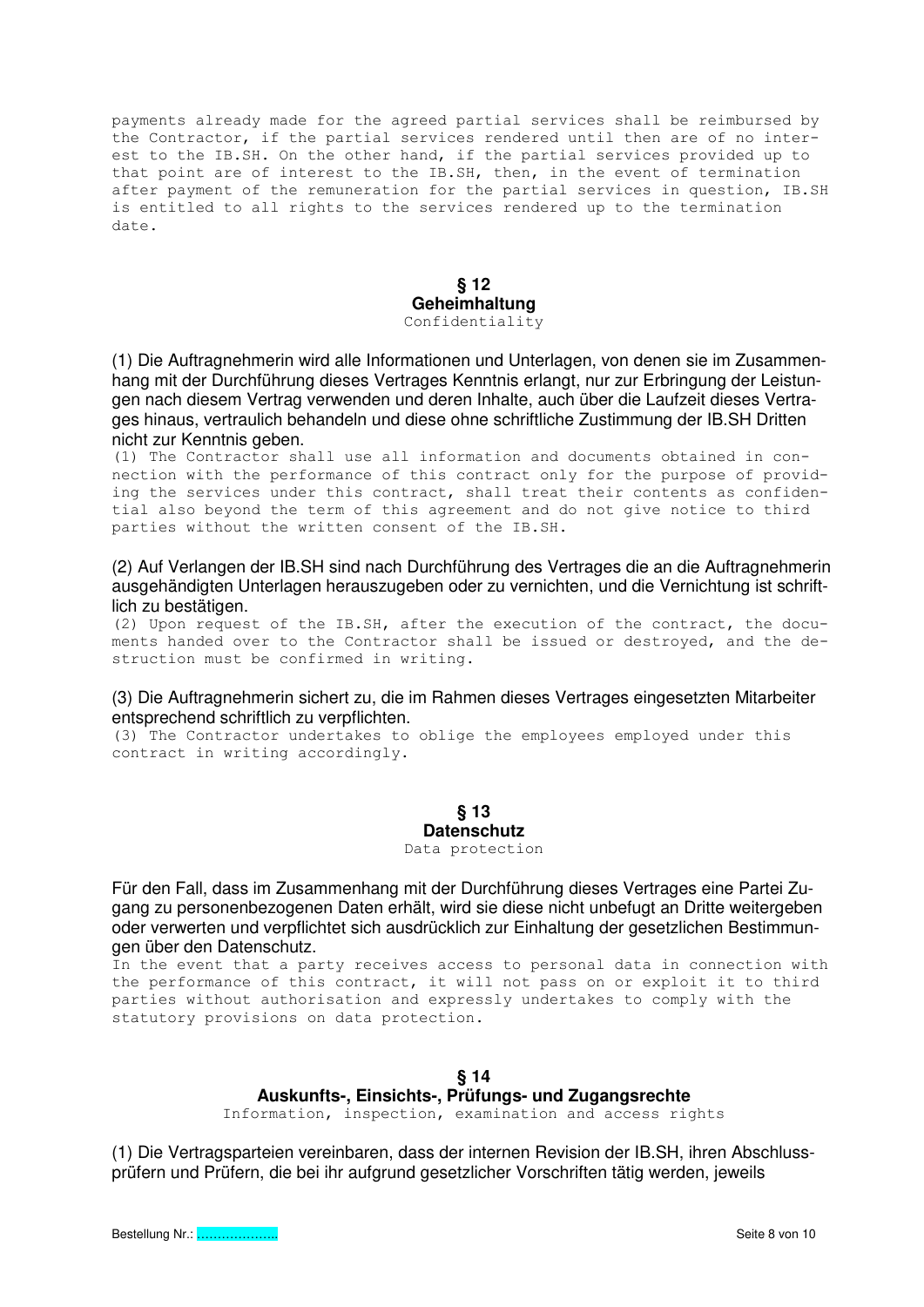Auskunfts-, Einsichts-, Prüfungs- und Zugangsrechte zustehen. Dies umfasst den Zugang zu allen Dokumenten, Datenträgern und Systemen bei der Auftragnehmerin sowie die Anfertigung von Abschriften relevanter Unterlagen, soweit sie dieses Vertragsverhältnis betreffen.

(1) The Contracting Parties agree that the internal audit of the IB.SH, its statutory auditors and auditors, who act on the basis of statutory provisions, have respective information, inspection, auditing and access rights. This includes access to all documents, data carriers and systems at the Contractor as well as the production of copies of relevant documents, insofar as they relate to this contractual relationship.

(2) Alle Prüfungsrechte bestehen, soweit erforderlich, zwei Jahre nach Beendigung dieses Vertrages, beginnend mit dem Ablauf des Geschäftsjahres, in dem dieser Vertrag endet, fort. Die in diesem Zusammenhang relevanten Unterlagen wird die Auftragnehmerin ebenso lange verfügbar halten.

(2) All examination rights shall continue to exist, if necessary, two years after termination of this contract, beginning with the end of the financial year in which this contract ends. The Contractor will keep the relevant documents available for the same period.

# **§ 15 Einhaltung der Vorgaben des Mindestlohngesetzes**

Compliance with the requirements of the minimum wage law

(1) Die Auftragnehmerin sichert gegenüber der IB.SH ausdrücklich zu, dass sie sämtliche der ihr aufgrund des Mindestlohngesetzes (MiLoG) obliegenden Verpflichtungen einhält und dass auch etwaige von ihr im Rahmen der Durchführung dieses Vertrages beauftragte Subunternehmer sowie deren Subunternehmer die Vorgaben des MiLoG beachten. Sie erkennt an, dass eigene oder ihr zuzurechnende Verstöße gegen das MiLoG die IB.SH zur außerordentlichen Kündigung dieses Vertrages berechtigen.

(1) The Contractor expressly assures IB.SH that it complies with all obligations under the Minimum Wage Act (MiLoG) and that any of its subcontractors and any subcontractors commissioned by them in the course of the execution of this contract also comply with MiLoG requirements. The Contractor acknowledges that its own or attributable violations of the MiLoG entitle the IB.SH to extraordinary termination of this contract.

(2) Die Auftragnehmerin wird der IB.SH auf Verlangen geeignete Nachweise dafür vorlegen, dass sie sowie etwaige von ihr im Rahmen der Durchführung dieses Vertrages beauftragte Subunternehmer sowie ggf. deren Subunternehmer den nach dem MiLoG vorgeschriebenen Mindestlohn zahlen.

(2) Upon request, the Contractor will provide IB.SH with suitable proof that it and any subcontractors it has commissioned in carrying out this contract as well as their subcontractors, if any, pay the minimum wage prescribed by MiLoG.

#### (3) Die Auftragnehmerin wird die IB.SH ferner von allen Ansprüchen Dritter freistellen, die diese gegen die IB.SH unter Berufung auf § 13 MiLoG geltend machen.

(3) Furthermore, the Contractor shall indemnify IB.SH against all third party claims asserted against IB.SH under the terms of § 13 MiLoG.

> **§ 16 Schlussbestimmungen** Final provisions

(1) Änderungen und Ergänzungen dieses Vertrages bedürfen der Schriftform. Dies gilt auch für